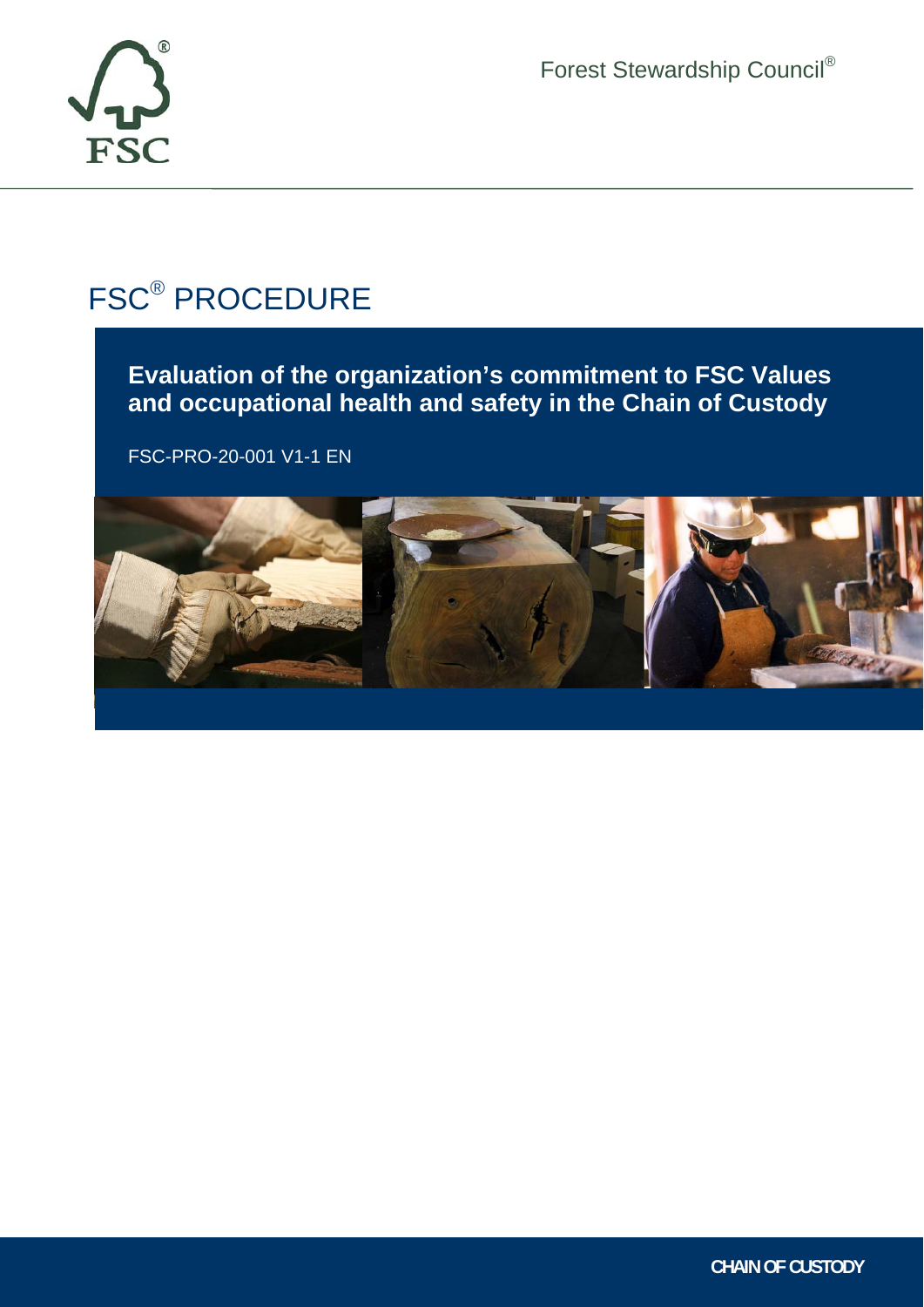| Title:                   | Evaluation of the organization's commitment to FSC values<br>and occupational health and safety in the Chain of Custody |
|--------------------------|-------------------------------------------------------------------------------------------------------------------------|
| Document reference code: | FSC-PRO-20-001 V1-1 EN                                                                                                  |
| Approved by:             | Head of Policy and Standards Unit                                                                                       |
| <b>Contact:</b>          | <b>FSC International Center</b><br><b>Policy and Standards Unit</b>                                                     |
|                          | Charles-de-Gaulle Str. 5<br>53113 Bonn, Germany                                                                         |
|                          | Phone: +49-228 / 367-66-0<br>Fax: +49-228 / 367-6630                                                                    |
|                          | E-mail: policy.standards@fsc.org                                                                                        |

© 2013 Forest Stewardship Council, A.C. All rights reserved.

No part of this work covered by the publisher's copyright may be reproduced or copied in any form or by any means (graphic, electronic or mechanical, including photocopying, recording, recording taping, or information retrieval systems) without the written permission of the publisher.

Printed copies are uncontrolled and for reference only. Please refer to the electronic copy on the FSC website (www.fsc.org) to ensure you are referring to the latest version.

The Forest Stewardship Council® (FSC) is an independent, not for profit, non-government organization established to promote environmentally appropriate, socially beneficial, and economically viable management of the world's forests.

FSC's vision is that the world's forests meet the social, ecological, and economic rights and needs of the present generation without compromising those of future generations.

FSC-PRO-20-001 V1-1 EN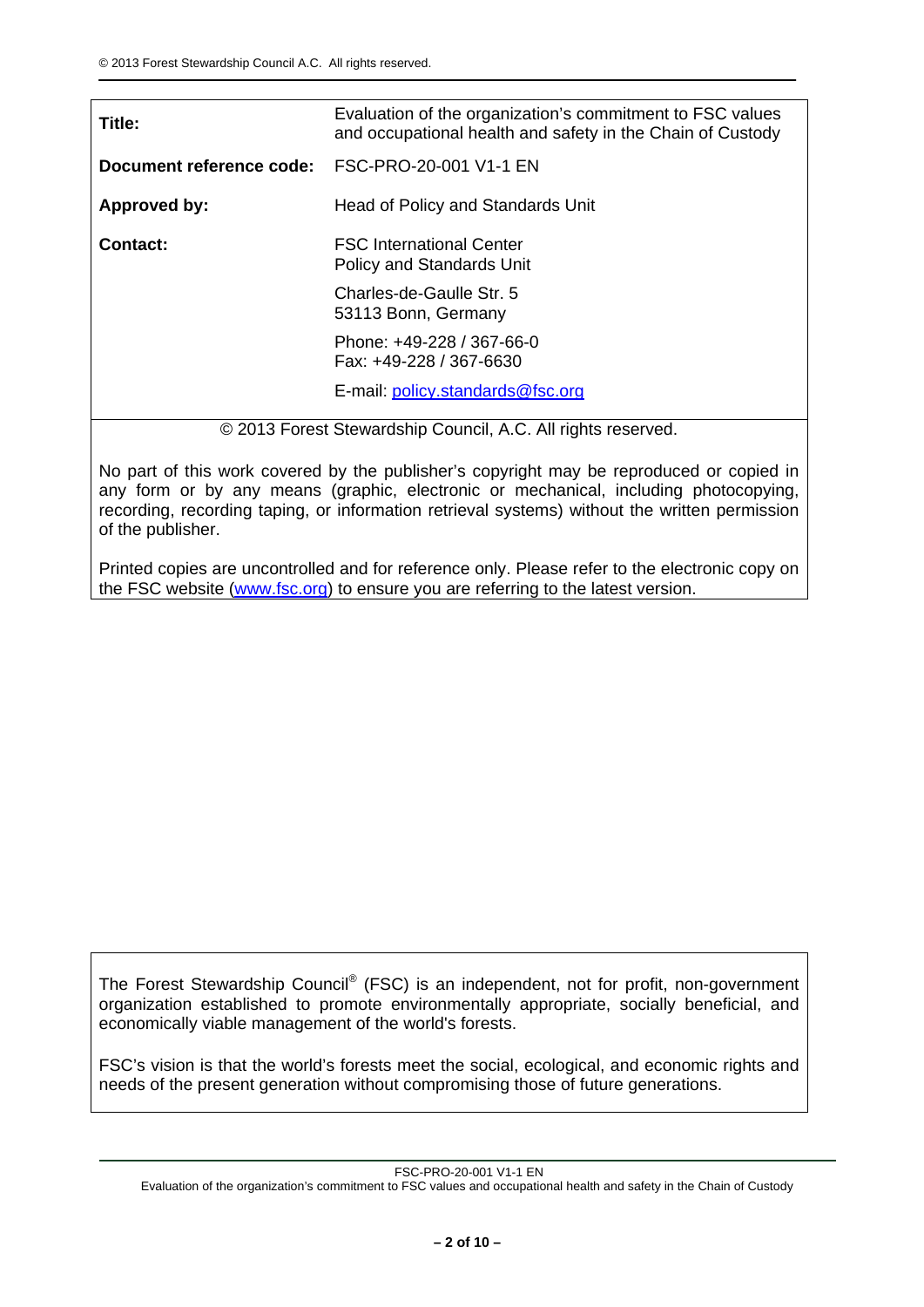# **Foreword**

FSC's mission is to promote the environmentally appropriate, socially beneficial and economically viable management of the world's forests. It is increasingly recognized that association between FSC and organizations that are involved in unacceptable forest-related activities is harmful to FSC's reputation and ultimately to its ability to deliver on its mission. In order to address this concern, in July 2009 the FSC Board of Directors approved a policy establishing the criteria for the association of third parties with FSC, called "*Policy for the Association of Organizations with FSC*" (FSC-POL-01-004).

In March 2011, the FSC Board of Directors approved a recommendation from the FSC Policy and Standards Committee that mandated FSC to promptly incorporate the requirements of FSC-POL-01-004 into all relevant system documents (e.g. standards, contracts).

Through the incorporation of these requirements in Chain of Custody certification, FSC expects to improve the overall consistency of the FSC System bringing more confidence to consumers in relation to respect of worker's rights throughout the complete supply chain.

# **Version History**

1-0 (approved 19 August 2011): initail version

1-1 (approved 13 November 2013): Annex C added and the related Clause 3 revised to incorporate the consensus decision of the FSC International Board of Directors reached at their 64th Meeting in Nicaragua regarding the Self-Declaration on compliance with fundamental workers' rights (as expressed in the ILO Core Conventions and defined in the 1998 ILO Declaration on Fundamental Principles and Rights at Work). The decision states that with immediate effect, COC-certified companies can sign an alternative version of the self-declaration on the Policy for Association compared to the one required by Annex B of FSC-PRO-20-001 V1-0, in order to satisfy Clause 1.5 of FSC-STD-40-004 V2-1.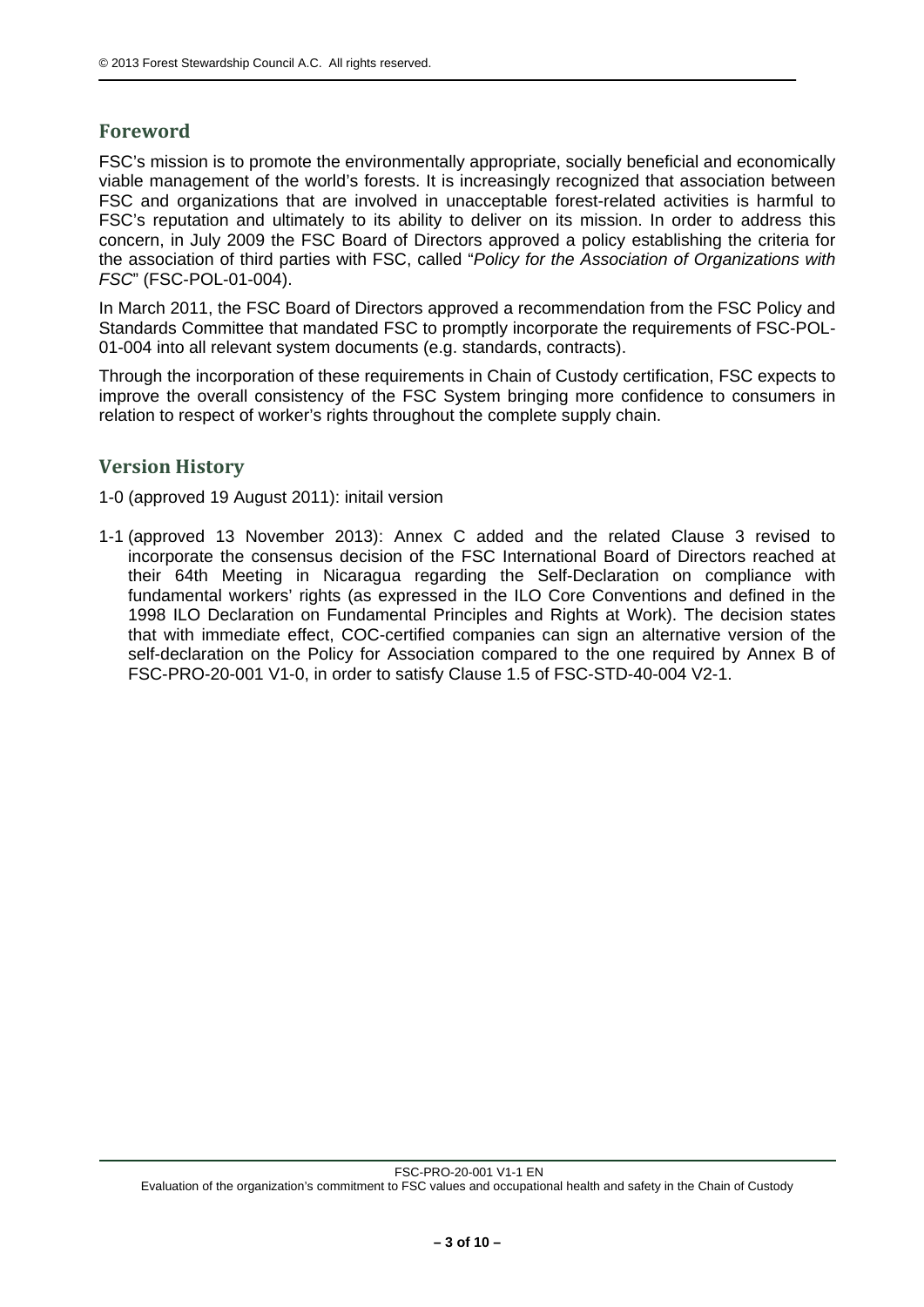# **A Scope**

The scope of this document is to provide the procedures that shall be used by Certification Bodies for assessing the certificate holder's commitment to FSC values and occupational health and safety. However, Certificate Holders and other interested parties can also consult this document in order to learn the procedures used by Certification Bodies when assessing these requirements.

## **B Effective and validity dates**

| Approval date      | 13 November 2013                                        |
|--------------------|---------------------------------------------------------|
| Publication date   | 10 December 2013                                        |
| Effective date     | 13 November 2013                                        |
| Period of validity | until 31 December 2016 (or until replaced or withdrawn) |

#### **C References**

The following referenced documents are relevant for the application of this document. For references without a version number, the latest edition of the referenced document (including any amendments) applies.

*FSC-POL-01-004 Policy for the Association of Organizations with FSC FSC-STD-40-004 FSC Standard for Chain of Custody certification FSC-STD-20-011 Accreditation Standard for Chain of Custody Evaluations* 

# **D Terms and definitions**

For the purposes of this procedure, the terms and definitions given in *FSC-POL-01-004, FSC-STD-20-011* and *FSC-STD-40-004* apply.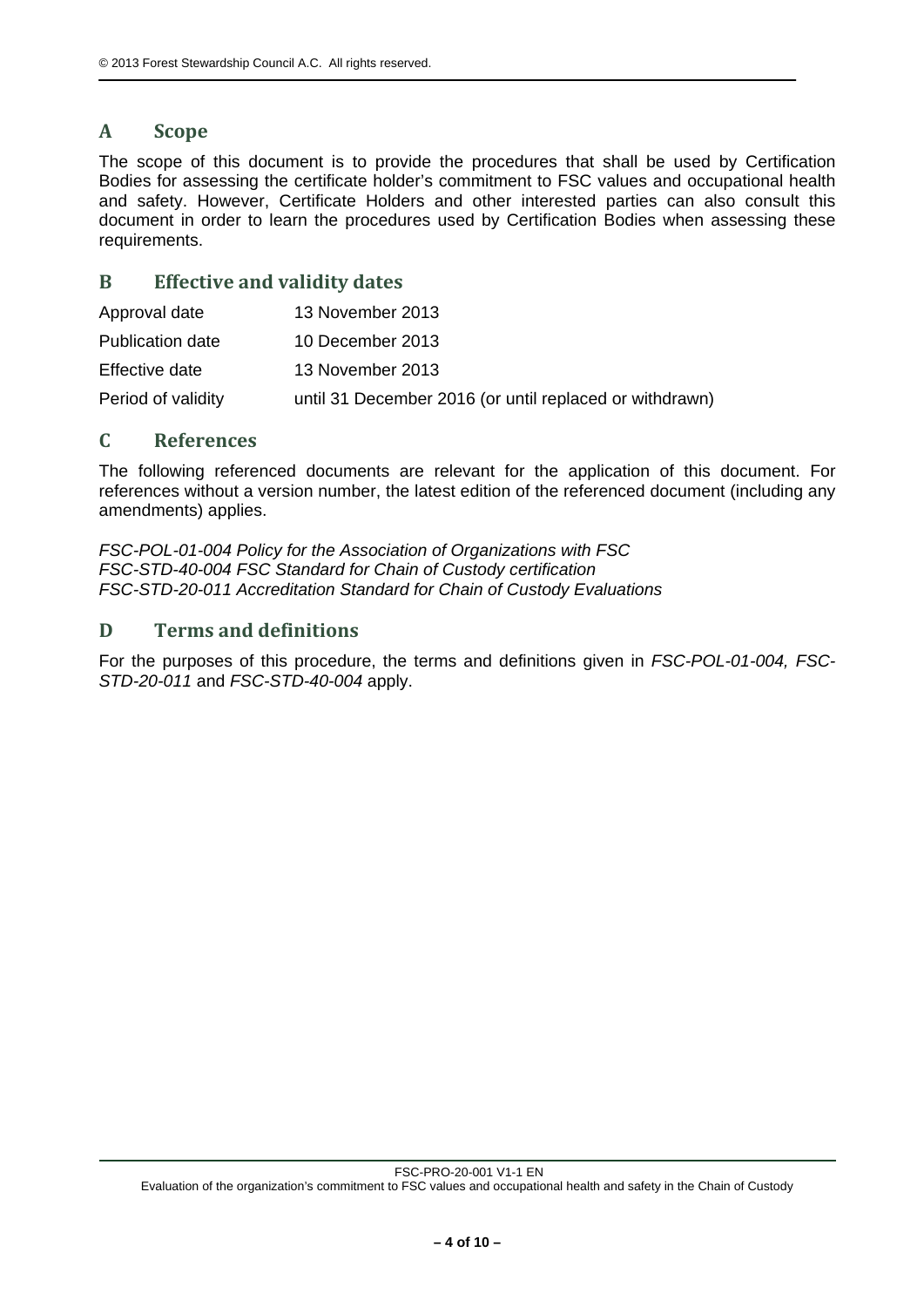# **FSC PROCEDURE**

# **1 Introduction**

FSC-STD-40-004 V2-1 (Clause 1.5 and 1.6) introduced new requirements in Chain of Custody (CoC) certification by incorporating the requirements of the 'Policy for the Association of Organizations with FSC' (FSC-POL-01-004) and by requiring certificate holders to demonstrate their commitment to occupational health and safety.

These requirements aim to avoid practices within FSC certified operations that are not in accordance with FSC values. They represent a significant step towards the improvement of the overall consistency of the FSC system, and bring additional confidence to consumers in relation to social aspects throughout the complete supply chain.

FSC understands the significant impacts that these changes may have on Certification Bodies' activities and certificate holders' adaptation and conformance. Therefore, this procedure was designed to allow for a smooth process regarding the introduction of these new requirements in FSC Chain of Custody certification.

In order to achieve this objective, the implementation and evaluation process of these new requirements are divided into two phases:

In the first phase, each organization will be required to demonstrate their commitment by signing a self-declaration stating their commitment to FSC values and by developing and maintaining occupational health and safety procedures for the sites within the scope of the FSC certificate. Certification Body auditors are not required to look for additional evidence to support the organization's compliance with FSC values and occupational health and safety requirements, unless they have witnessed objective evidence of non-conformance while touring the company's facilities during an audit (e.g. child labour, lack of safety equipment, etc.). In such a case the auditor may use the suggested indicators (Annex A) to further evaluate the commitment.

Non-conformities identified shall be raised to the organization as Corrective Action Requests (CARs) as applicable.

In the second phase, FSC will further develop detailed auditable requirements based on the example indicators listed in Annex A and based on experience gained and feedback received from stakeholders.

#### **2 Auditor qualification**

Lead chain of custody auditors qualified according to FSC-STD-20-001 V3-0 Annex 2 are considered to also be sufficiently qualified to audit Clause 1.5 and 1.6 of FSC-STD-40-004 V2-1.

#### **3 Assessment of Clause 1.5: Commitment to FSC values**

The Certification Body is responsible for auditing the organization's compliance with Clause 1.5 by verifying the following element:

 **Organization's self-declaration:** The organization has either signed the FSC selfdeclaration form (see Annex B) or the alternative FSC self-declaration form (see Annex C).

The absence of a signed declaration shall be treated as a major nonconformity.

FSC-PRO-20-001 V1-1 EN

Evaluation of the organization's commitment to FSC values and occupational health and safety in the Chain of Custody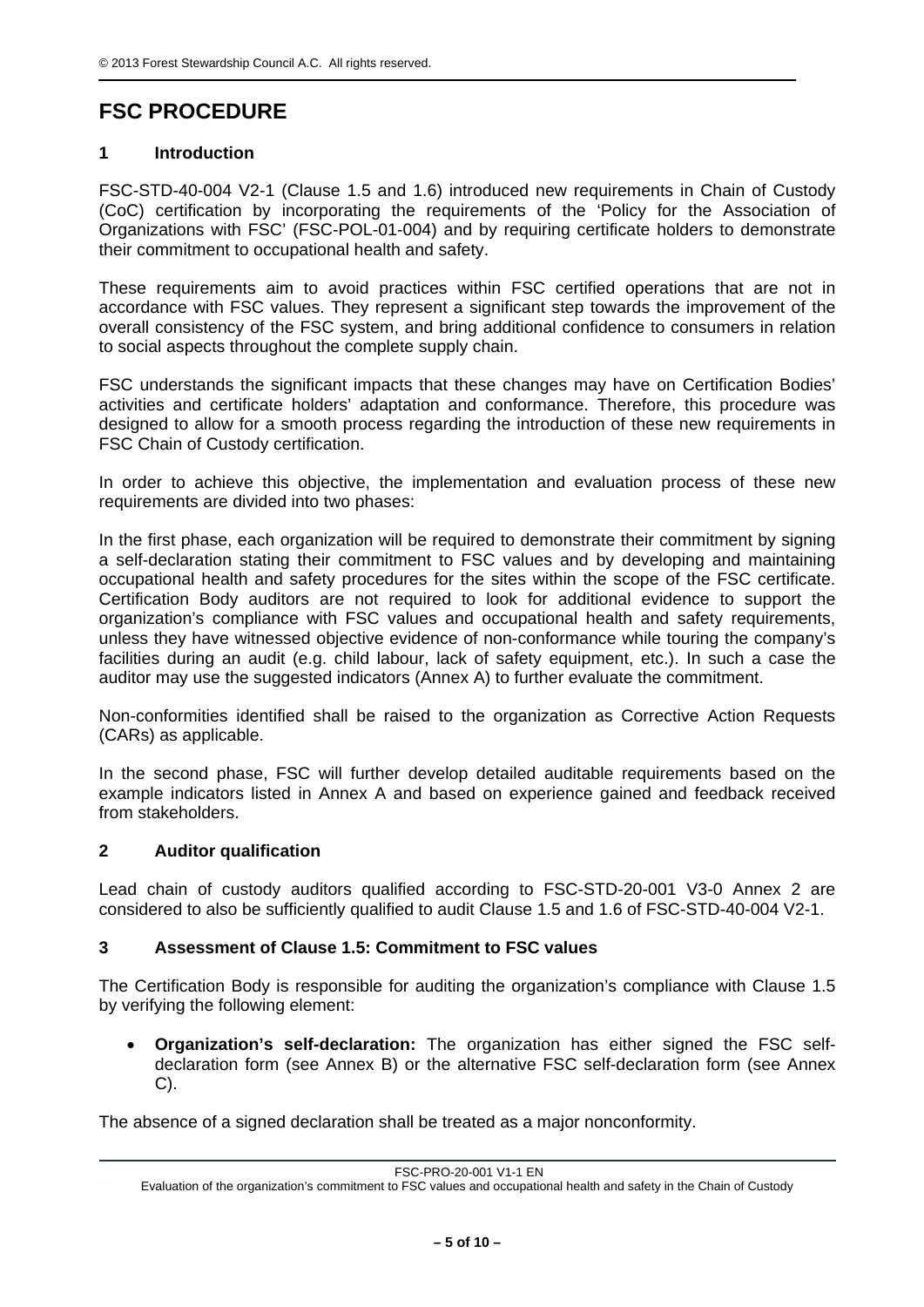## **4 Assessment of Clause 1.6: Occupational Health and Safety**

The Certification Body is responsible for auditing the organization's compliance with Clause 1.6 by verifying the following quality management elements:

- **Appointed representative** for occupational health and safety
- **Company procedure(s)** for occupational health and safety
- **Training** of staff on health and safety procedures

NOTE**:** The extent of the quality management system documentation and training can differ from one organization to another due to:

a) The size of organization and type of activities;

- b) The complexity of processes and their interactions;
- c) The competence of personnel.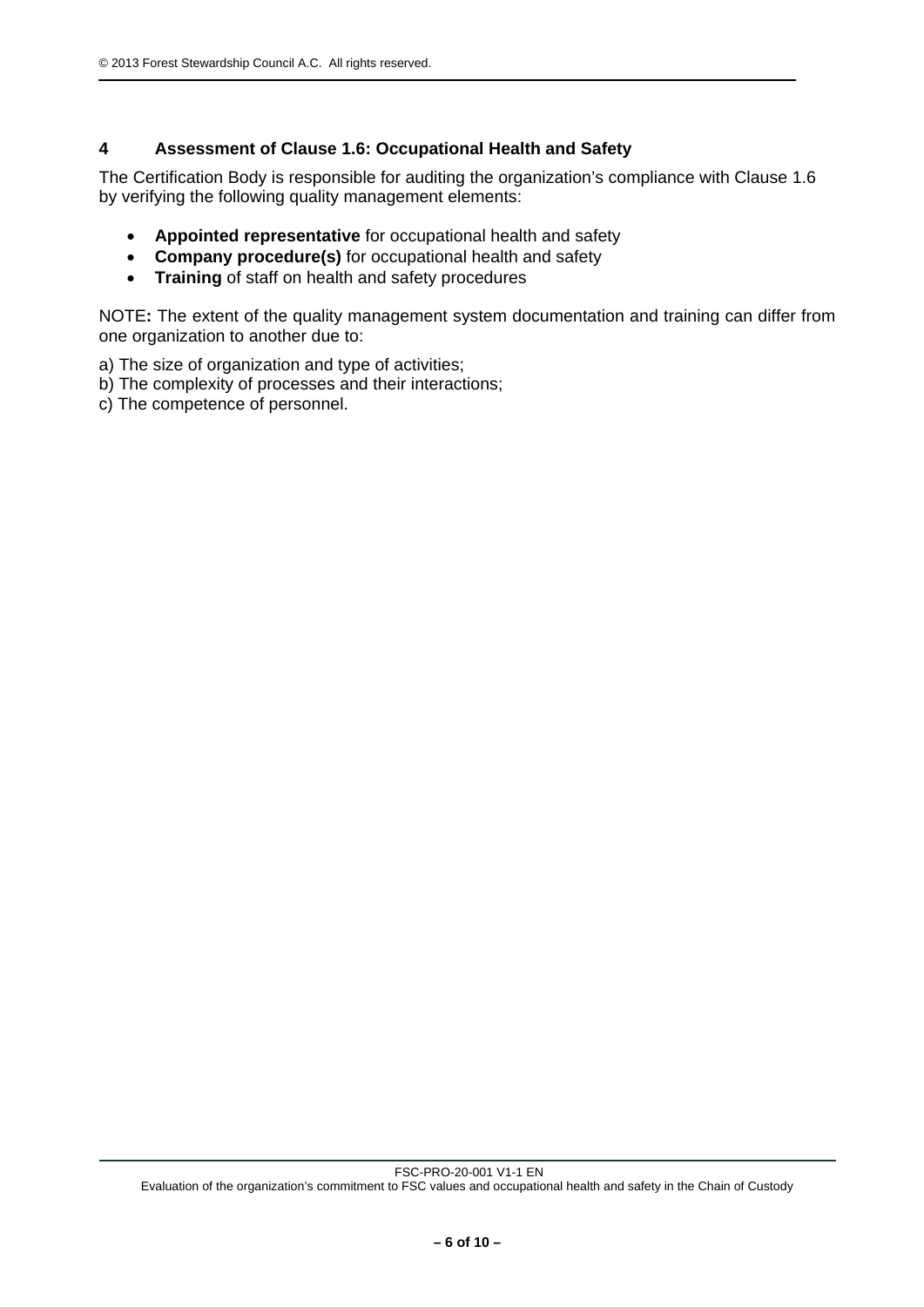**ANNEX A.** Examples of indicators that CB auditors may use to support the evaluation of the organization's compliance with Clause 1.5 and 1.6 of FSC-STD-40-004 V2-1.

| Illegal logging or the trade in illegal wood of forest products                                 |                                                                                                                                                                                                                                                                                                                                                                                                                                                                                                                                                                                                                                                                                                                                                                                                                                                                                                                            |  |
|-------------------------------------------------------------------------------------------------|----------------------------------------------------------------------------------------------------------------------------------------------------------------------------------------------------------------------------------------------------------------------------------------------------------------------------------------------------------------------------------------------------------------------------------------------------------------------------------------------------------------------------------------------------------------------------------------------------------------------------------------------------------------------------------------------------------------------------------------------------------------------------------------------------------------------------------------------------------------------------------------------------------------------------|--|
| <b>Requirement</b>                                                                              | <b>Example Indicators</b>                                                                                                                                                                                                                                                                                                                                                                                                                                                                                                                                                                                                                                                                                                                                                                                                                                                                                                  |  |
| Trade in illegal wood or forest<br>products<br><b>Fundamental Principles and Rights at Work</b> | Existence of laws regarding to wood trade in the<br>country/region (e.g. EU FLEGT regulation, Lacey Act,<br>national wood trade regulations)<br>Existence of authorities' control.<br>Evidence of wood purchase records<br>(Purchasing<br>contracts, invoices)<br>Evidence of payment of royalties or other fees, when<br>applicable<br>Evidence of timber transportation documents (Copies of<br>transport or sales permits with specification of species<br>and volumes as applicable)<br>Violation of any of the ILO Core Conventions as defined in the ILO Declaration on                                                                                                                                                                                                                                                                                                                                              |  |
| <b>Requirement</b>                                                                              | <b>Example Indicators</b>                                                                                                                                                                                                                                                                                                                                                                                                                                                                                                                                                                                                                                                                                                                                                                                                                                                                                                  |  |
| Freedom of association and<br>right to collective bargaining                                    | Evidence of collective bargaining and negotiations<br>between the organization and its workers or workers<br>associations.<br>Organization's policies recognizing the workers' rights and<br>freedom of association.<br>with organization's workers<br>Interview<br>when<br>and,<br>applicable, workers' representatives;<br>Evidence of third party audits covering this requirement<br>(e.g. SA 8000)<br>Existence of national legislation and governmental<br>authorities' control.<br>Existence of a workers association operating within the<br>organization.<br>Note: In countries where legislation and/or interference of the<br>state restrict the freedom of association and right to collective<br>bargaining, as a minimum, the organization shall not forbid its<br>workers to freely elect their own representatives, if they so<br>wish. In this case, the organization may be considered in<br>compliance. |  |
| <b>Forced Labour</b>                                                                            | Employment contracts.<br>Results of governmental authorities'<br>control<br>and<br>monitoring (e.g. inexistence of forced labour in the<br>country/ region or in the organization's sector).<br>Interview with organization's workers and contractor's<br>workers operating in the certificate holder facilities and,<br>when applicable, with workers' representatives;<br>Evidence of third party audits covering this requirement<br>(e.g. SA 8000);<br>Existence of national legislation and governmental<br>authorities' control.                                                                                                                                                                                                                                                                                                                                                                                     |  |

FSC-PRO-20-001 V1-1 EN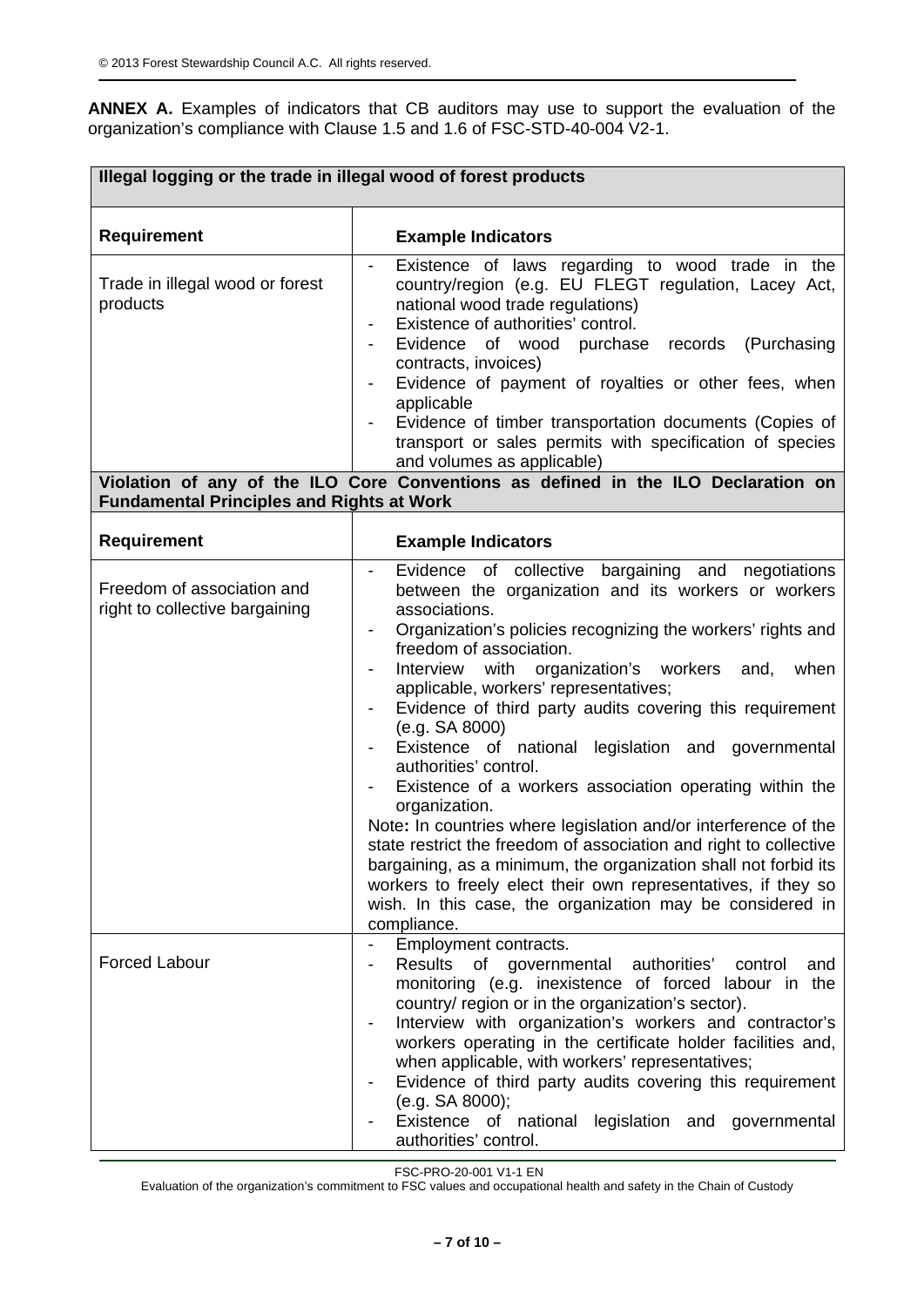| Child Labour                   | Employment contracts.<br>Results of governmental authorities control<br>and<br>monitoring (e.g. inexistence of child labour in the country/<br>region or in the organization's sector).<br>Interview with organization's workers and contractor's<br>workers operating in the certificate holder facilities and,<br>when applicable, with workers' representatives;<br>Evidence of third party audits covering this requirement<br>(e.g. SA 8000);<br>Existence of national legislation and governmental                                                                                                                                                                                                                                              |
|--------------------------------|-------------------------------------------------------------------------------------------------------------------------------------------------------------------------------------------------------------------------------------------------------------------------------------------------------------------------------------------------------------------------------------------------------------------------------------------------------------------------------------------------------------------------------------------------------------------------------------------------------------------------------------------------------------------------------------------------------------------------------------------------------|
|                                | authorities' control.                                                                                                                                                                                                                                                                                                                                                                                                                                                                                                                                                                                                                                                                                                                                 |
| <b>Discrimination</b>          | Interview with organization's workers and contractor's<br>workers operating in the certificate holder facilities and,<br>when applicable, with workers' representatives.<br>Evidence of third party audits covering this requirement<br>(e.g. SA 8000).<br>Existence of national legislation and governmental<br>authorities' control.<br>Organization's policies and recruitment advertisements<br>providing non-discriminatory opportunities of employment.<br>Note: A predominance of men or women in certain activities<br>does not necessarily imply discrimination. The auditor should<br>assess evidence that the organization does not actively<br>promote or accept discriminatory practises in terms of age,<br>sex, ethinicity and others. |
| Occunational Health and Safety |                                                                                                                                                                                                                                                                                                                                                                                                                                                                                                                                                                                                                                                                                                                                                       |

#### **Occupational Health and Safety**

| <b>Requirement</b>             | <b>Example Indicators</b>                                                                                                                                                                                                                                                                                                                                                                                                                                                                                                                                                |
|--------------------------------|--------------------------------------------------------------------------------------------------------------------------------------------------------------------------------------------------------------------------------------------------------------------------------------------------------------------------------------------------------------------------------------------------------------------------------------------------------------------------------------------------------------------------------------------------------------------------|
| Occupational Health and Safety | Existence of national legislation and governmental<br>authorities' control.<br>Evidence of purchase, delivery and use of protective<br>equipment by workers.<br>Records of trainings, accidents, guidance materials.<br>Evidence of programs and staff responsible for<br>occupational health and safety.<br>Interview with organization's workers and contractor's<br>workers operating in the certificate holder facilities and,<br>when applicable, with workers' representatives.<br>Evidence of third party audits covering this requirement<br>(e.g. OHSAS 18001). |

FSC-PRO-20-001 V1-1 EN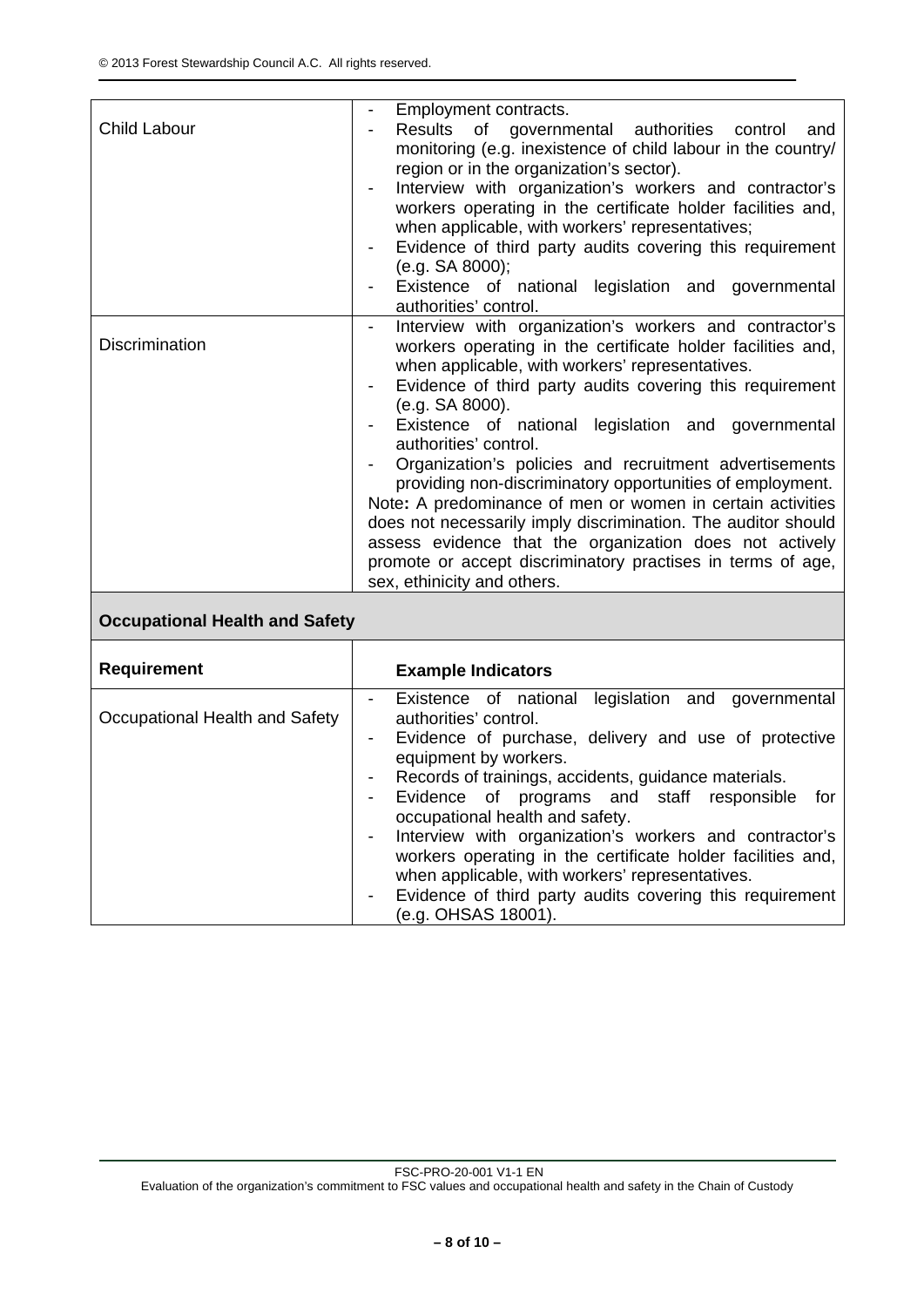#### **ANNEX B.** FSC form for self-declaration regarding FSC-POL-01-004.

# **Self-Declaration regarding FSC-POL-01-004 (Policy for the Association of Organizations with FSC)**

The signing Organization is associated with the Forest Stewardship Council A.C., Oaxaca, Mexico, or one of its subsidiaries or affiliates (hereinafter: FSC) by being either a member of or having a contractual relationship with FSC. Hereby the signing Organization explicitly states that it has read and understood the "Policy for the Association of Organizations with FSC" as published under www.fsc.org. This policy stipulates FSC's position with regards to unacceptable activities by organizations and individuals which already are or would like to be associated with FSC as well as the mechanism for disassociation.

In light of the above, the Organization explicitly agrees currently and in the future, as long as the relationship with FSC exists, not to be directly or indirectly involved in the following unacceptable activities:

- a) Illegal logging or the trade in illegal wood or forest products;
- b) Violation of traditional and human rights in forestry operations;
- c) Destruction of high conservation values in forestry operations;
- d) Significant conversion of forests to plantations or non-forest use;

\_\_\_\_\_\_\_\_\_\_\_\_\_\_\_\_\_\_\_\_\_\_\_\_\_\_\_\_\_\_\_\_\_\_\_\_\_\_\_\_\_\_\_\_\_\_\_\_\_\_\_\_\_\_\_\_\_\_\_\_

e) Introduction of genetically modified organisms in forestry operations;

f) Violation of any of the ILO Core Conventions as defined in the ILO Declaration on Fundamental Principles and Rights at Work.

City, Date

For the Organization

\_\_\_\_\_\_\_\_\_\_\_\_\_\_\_\_\_\_\_\_\_\_\_\_\_\_\_\_\_\_\_\_\_\_\_\_

(Include the full name of the organization and representative, authorized signature and, if applicable, the organization's stamp)

FSC-PRO-20-001 V1-1 EN

Evaluation of the organization's commitment to FSC values and occupational health and safety in the Chain of Custody